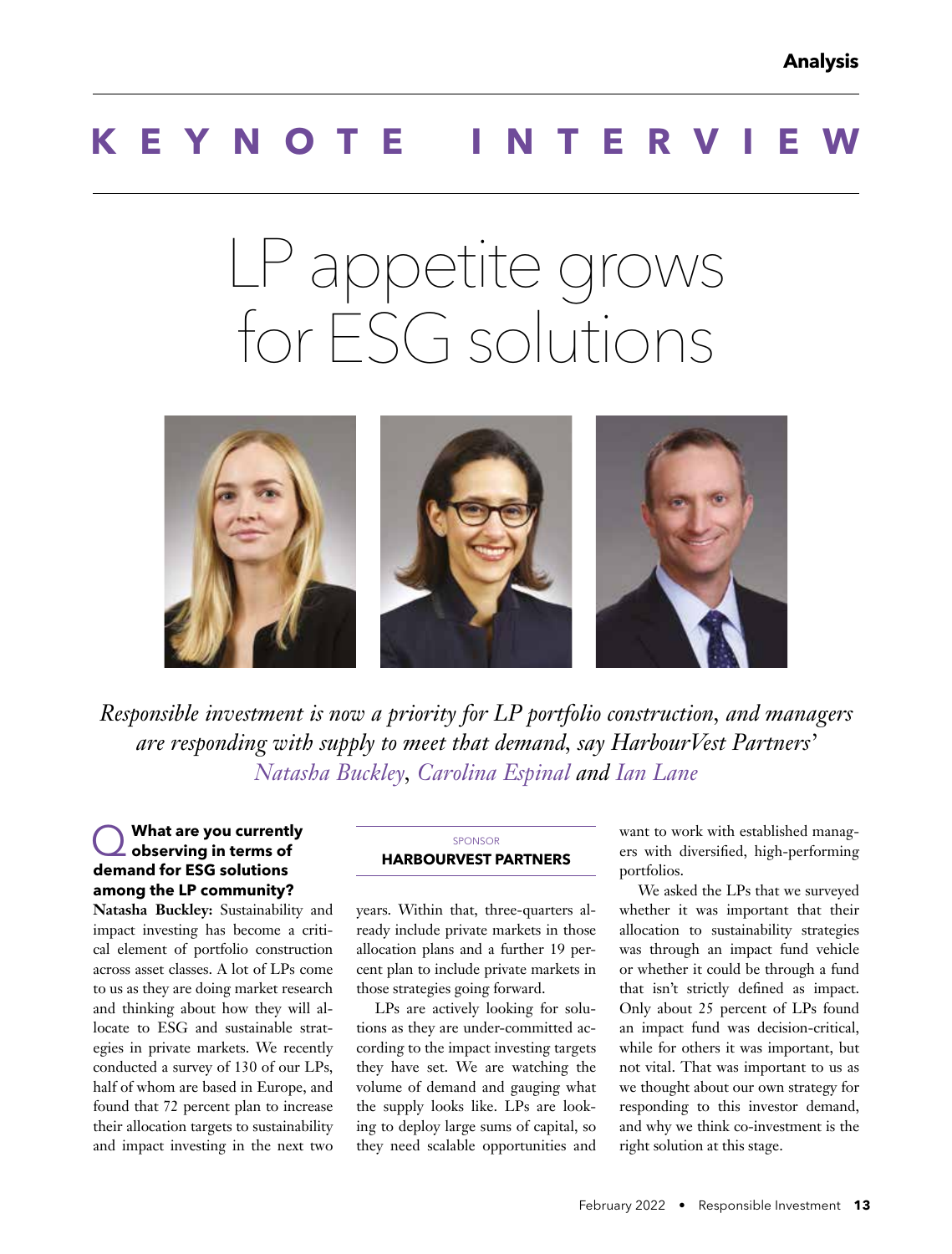#### Q **What is your view on how co-investment strategies can be used in support of positive impact?**

**Ian Lane:** A co-investment strategy provides investors access to a broad and diverse range of impact opportunities because it deploys capital at the asset level, rather than restricting allocation to a limited range of impact funds currently available. Over the course of 2021, we saw a substantial amount of dealflow across our co-investment platform and reviewed about 1,000 investment opportunities.

We launched the HarbourVest Stewardship Initiative to create portfolios of companies from our direct co-investment and real assets dealflow that we believe make a positive impact and meet our standard underwriting

*"LPs are actively looking for solutions as they are undercommitted according to the impact investing targets they have set"*

#### **NATASHA BUCKLEY**

*"A co-investment strategy provides investors access to a broad and diverse range of impact opportunities"* 

**IAN LANE**

criteria. Based on our assessment of current dealflow, we see an opportunity to provide purified exposure to a portfolio of impact companies without making a sacrifice on the return profile. We call it the Stewardship Initiative because we are directing capital flows with purpose and work actively with our GPs to increase the number of eligible deals at the top of the funnel.

**Carolina Espinal:** The impact scene is quite fragmented when it comes to well-established, credible managers. There is so much demand, but a limited universe of experienced GPs delivering on returns. Today, we are tracking about 45 impact or ESG-focused managers, alongside a growing group of managers that would not necessarily define themselves as impact, but which are oriented towards industries focused on sustainable solutions, such as traditional healthcare.

On the co-investment side, there is a clear line of decision-making around what qualifies and what we mean by stewardship at a company level. That is harder to do at a fund level today because the definition differs depending on different managers' ideas and how they want to pursue that mandate.

## Q **What investment themes is HarbourVest focused on in this regard?**

**NB:** We have identified five themes for the initiative, specifically health, education, environment and sustainability, community and inclusive finance. We already see a substantial amount of dealflow in these areas, and have also identified sub-themes within each, such as renewables within the environment and sustainability.

The LP survey that we conducted told us that the top two investment themes for impact allocations are energy transition and alignment with the UN Sustainable Development Goals. We map out when Stewardship Initiative investments correspond directly to the underlying targets of the 17 SDGs to capture contributions to this vital effort.

We have developed a process for scoring opportunities that come to us so we can rigorously identify stewardship investments that meet our positive impact criteria. Our scorecard aligns with the Impact Management Project framework, scoring on various factors, including the strength of the positive outcome for beneficiaries, whether the market is currently underserved, and so on. We apply this analysis on top of our standard ESG risk assessment of the deal and ESG evaluation of the lead sponsor to check that the positive impact thesis is well-supported.

**IL:** Our investment thesis is the same across our firm's platform, focused on targeted returns and investment selection rigour, while also focusing on sustainability themes and getting access to experienced managers. We undertake the same due diligence and evaluation for impact assets as we do for other assets. This is enhanced by working with specific GPs that we think are strong in the sectors where we focus.

Effectively, we are looking for a substantial proportion of the business to be directed to our stewardship strategy and we want to be able to evaluate how those stewardship goals are being met, prior to and during our investment.

## Q**How much dealflow are you seeing that meets your stewardship criteria?**

**IL:** We have been really pleased by the amount of dealflow. Having dedicated capital and a focused strategy has enhanced our sourcing efforts, so we are spending time with GPs that are aligned with our stewardship initiative and talking to them about our investment themes.

While we already have a good level of activity to build a diversified portfolio, our focused dealflow has increased since we launched the strategy. As we look forward, we think there is a good supply of opportunities coming through to meet growing LP demand.